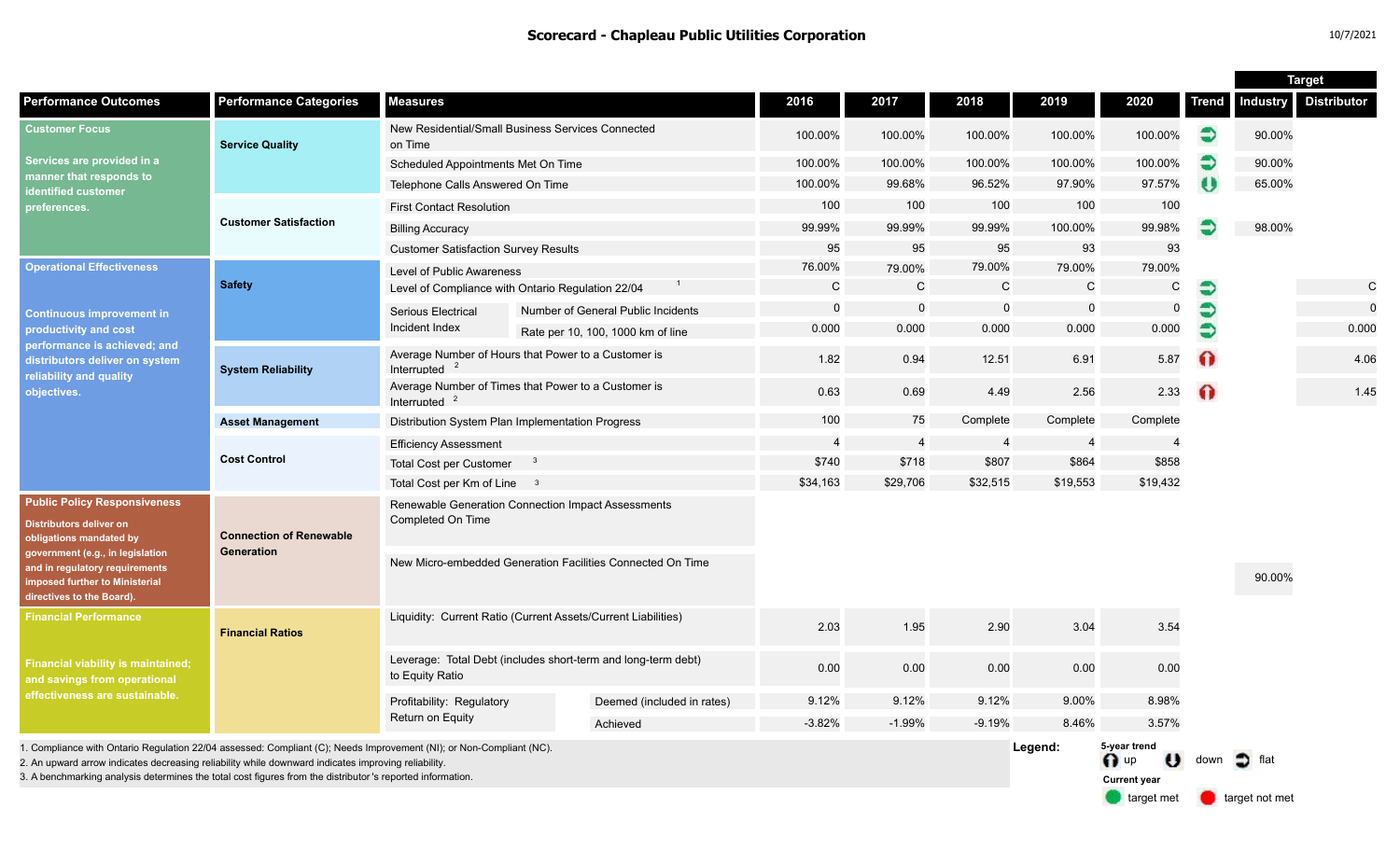# **2020 Scorecard Management Discussion and Analysis ("2020 Scorecard MD&A")**

The link below provides a document titled "Scorecard - Performance Measure Descriptions" that has the technical definition, plain language description and how the measure may be compared for each of the Scorecard's measures in the 2020 Scorecard MD&A: **[http://www.ontarioenergyboard.ca/OEB/\\_Documents/scorecard/Scorecard\\_Performance\\_Measure\\_Descriptions.pdf](http://www.ontarioenergyboard.ca/OEB/_Documents/scorecard/Scorecard_Performance_Measure_Descriptions.pdf)**

## **Scorecard MD&A - General Overview**

• In 2020, Chapleau Public Utilities Corporation was committed to meeting and exceeding all targets relating to service quality for customers and satisfying the customers. Chapleau Public Utilities Corporation has remained above the industry target for performance targets with the exception of system reliability. Chapleau Public Utilities Corporation's scheduled outages and defective equipment are still above our current 5-year rolling average to our specific target, but much better than in 2019. The average number of hours that power to a customer is interrupted is half of what it was in 2019 and this is due to ongoing annual maintenance. Chapleau Public Utilities Corporation is aggressively initiating system maintenance activity with increased capital to decrease the defective equipment outages and provide a safe and reliable power source in the future.

Chapleau Public Utilities Corporation's performance was100% for connection on time and appointments met. Calls answered on time has increased from the previous year to 97.9% and billing accuracy 100%. All above the industry average.

Chapleau Public Utilities Corporation is continuing its work to upgrade the distribution system from 5kV to 25kV.

In 2020, Chapleau Public Utilities Corporation has improved its scorecard performance results and will continue to work hard to see improvement in 2021. The improvements are expected as a result of system improvements and enhanced system reliability due to capital investments to the distribution station and system.

The scorecard helps Chapleau Public Utilities Corporation operate effectively while continually seeking ways to improve productivity and focus on improvements.

The scorecard is designed to track and show Chapleau Public Utilities Corporation's performance results over time and help to clearly benchmark performance/improvement against other utilities and best practices. The scorecard includes traditional metrics for assessing services, such as financial performance and costs per customer. In addition, future performance results for 2024 and onward will include several new metrics that directly reflect the customer experience, safety and Distribution System Plan implementation to showcase the progress and Chapleau Public Utilities Corporation's commitment to its customers. All of these metrics will be explained throughout this discussion and analysis.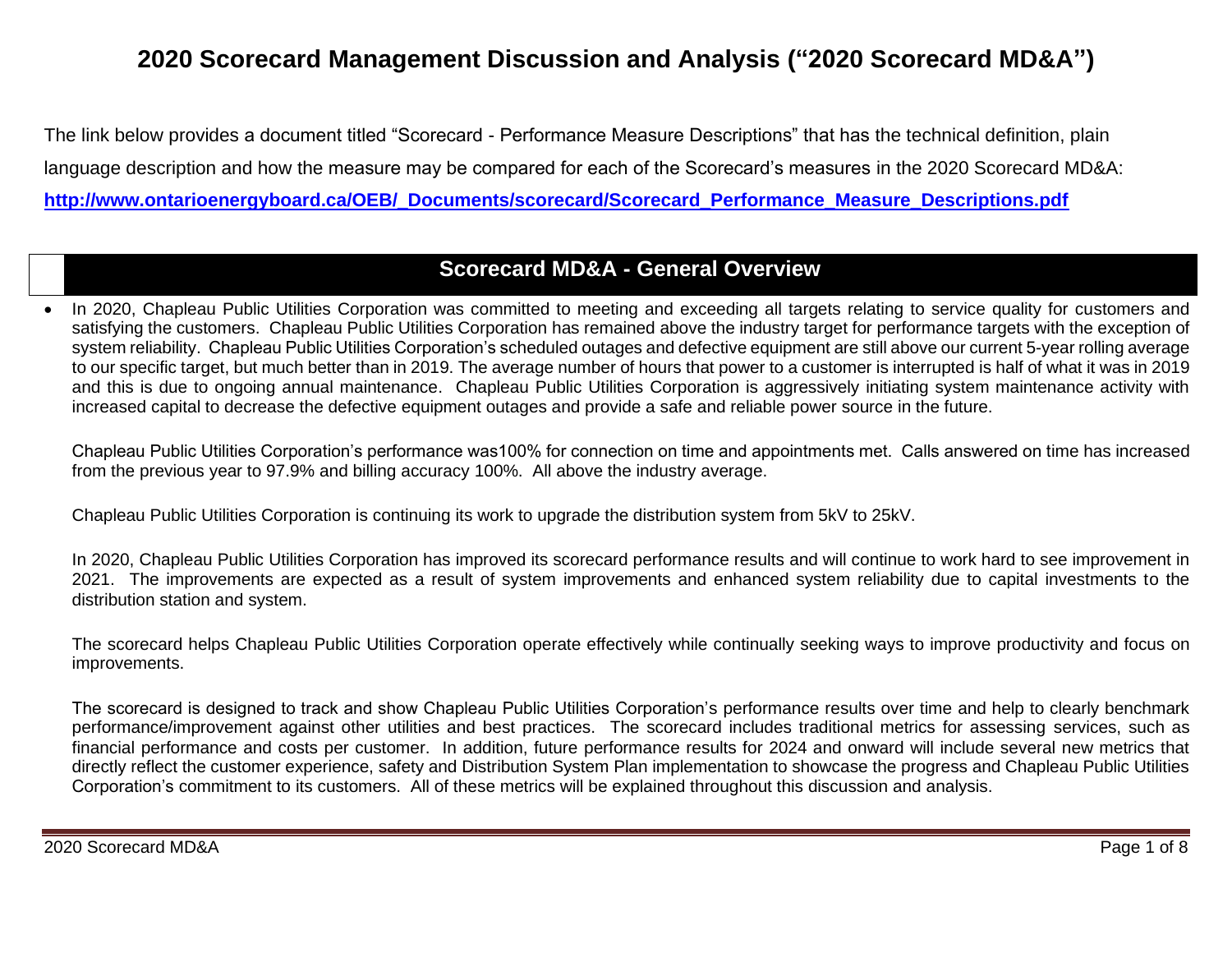#### • **New Residential/Small Business Services Connected on Time**

Chapleau Public Utilities Corporation connected 6 new services in 2020, well within the 5-day window provided in the Distribution System Plan regulations. Chapleau Public Utilities Corporation has achieved 100% for new services connected on time since the scorecard reported was implemented back to 2009, continually above the industry target.

#### • **Scheduled Appointments Met on Time**

Chapleau Public Utilities Corporation had 78 appointments in 2020 to complete work requested by customers, read meter, reconnects, meetings, locates, disconnects, service upgrade connections all during regular office hours. Chapleau Public Utilities Corporation has in the past and continues to meet 100% of these appointments on time exceeding the industry target of 90%.

#### • **Telephone Calls Answered on Time**

Chapleau Public Utilities Corporation recorded 494 incoming calls. All calls were answered within 30 seconds or less in 97.57% of the time an increase from the previous year. These results significantly exceed the OEB mandated 65%. The CPUC has purchased a new phone system so that all calls are answered, re-directed or sent to voicemail. No customers will ever hear a busy signal.

### **Customer Satisfaction**

#### • **First Contact Resolution**

For CPUC, First Contact Resolution was measured based on calls taken and emails received by customers. It is a measure to see how effective at satisfactorily addressing customer's complaints. The OEB has permitted distributors discretion on how this measure is reported. Based on the 2020 Scorecard, CPUC resolves 100% of customer contact the first time & does not require referral to management for resolution.

#### • **Billing Accuracy**

For the period of 2020, Chapleau Public Utilities Corporation issued more than 14,800 bills and achieved accuracy of 100%. This is above the OEB target of 98%. Chapleau Public Utilities Corporation continues to strive for high billing accuracy results and addressing complaints in a timely fashion while continuing its ongoing effort to recognize any issues that may arise.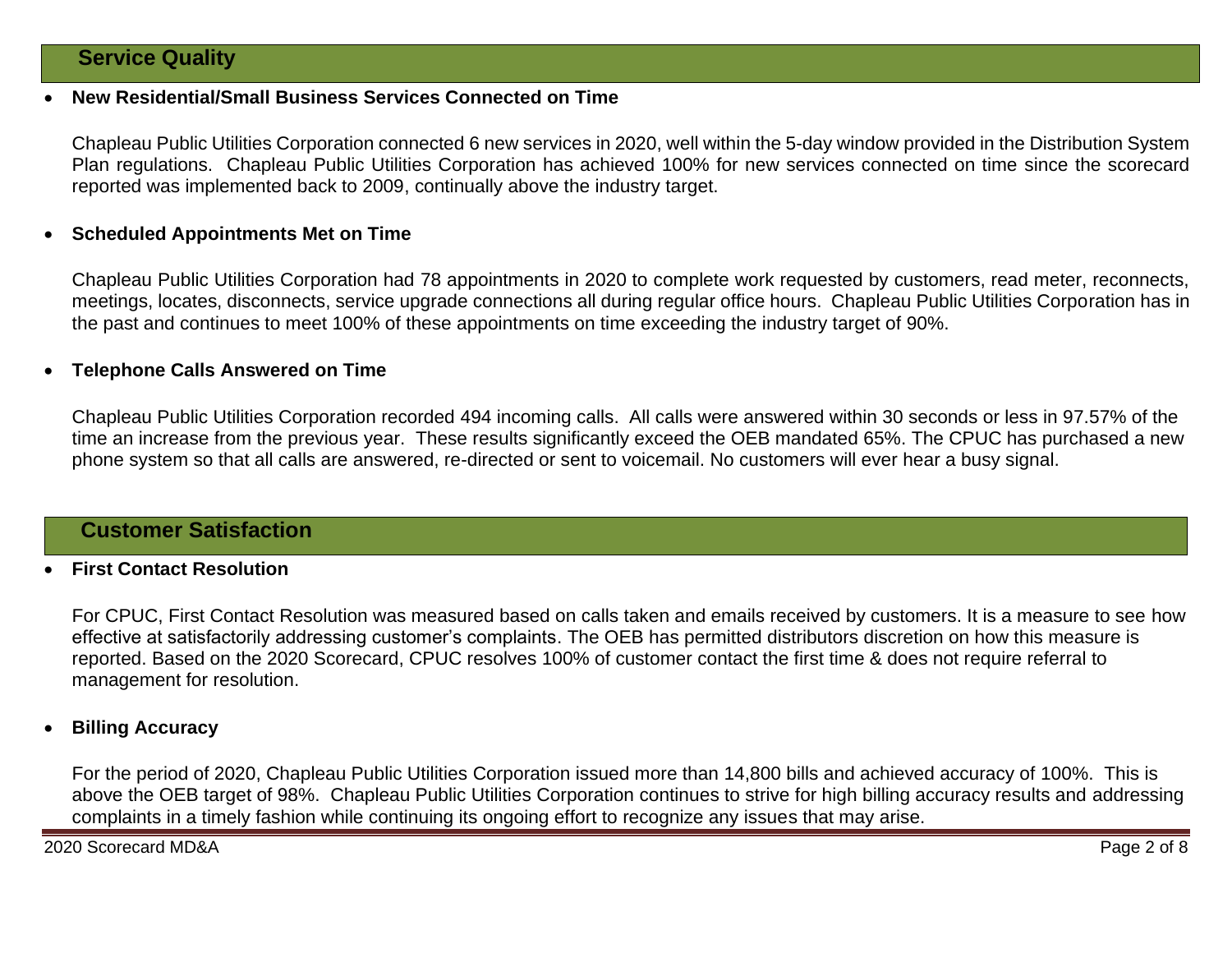## • **Customer Satisfaction Survey Results**

Chapleau Public Utilities Corporation's last customer satisfaction survey was conducted in 2020 with a result of 93%. The utility used selected relevant questions from its survey to determine its overall results. Responses to the questions are assigned a range of numerical values which could range from 1-5. This range gives the weight of the responses. The weighted results are compared to the total response to arrive at an overall percentage therefore determining the total customer satisfaction result.

Customers indicated that they expect their utility to provide consistent and reliable service. To address customer preference, Chapleau Public Utilities Corporation will continue to effectively maintain its infrastructure and invest in reducing time loses and sustaining system reliability. Chapleau Public Utilities Corporation's strategy must be cost-effective and at the same time be sufficient to continue to balance distribution system reliability, efficiency and return on investment.

## **Safety**

#### • **Public Safety**

Public Safety has 3 components A. B. C. which will be explained below. Chapleau Public Utilities Corporation has performed very well in all 3 components with 79% for public awareness, compliant with regulation 22/04 and zero public incidents or public contact with any electrical infrastructure.

### o **Component A – Public Awareness of Electrical Safety**

The public awareness component is expected to measure the level of awareness of key electrical safety precautions among the public within the distributor's service territory. Distributors are expected to demonstrate this impact of their public education efforts by surveying adults residing in their territory. CPUC has a result of 79% for public awareness of electrical safety. Chapleau Public Utilities Corporation uses Facebook, social media and our website to post safety information.

### o **Component B – Compliance with Ontario Regulation 22/04**

Ont. Reg. 22/04 establishes objective based electrical safety requirements for the design, construction and maintenance of electrical distribution system owned by the distributor. The regulation is monitored through an audit of compliance. Chapleau Public Utilities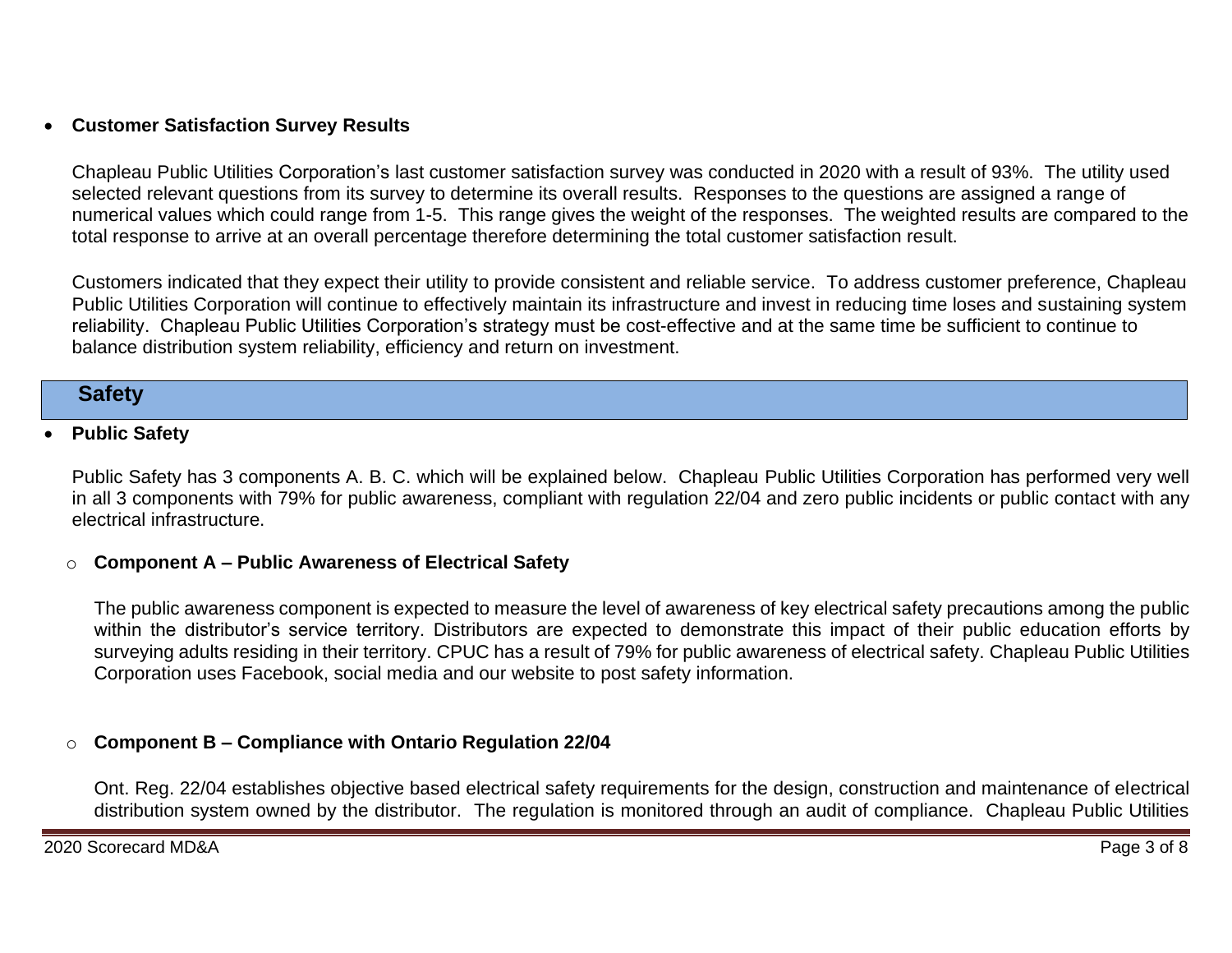Corporation takes the safety of the public and employees paramount; Chapleau Public Utilities Corporation is pleased to have received a Compliant rating for 2020. Chapleau Public Utilities Corporation has been compliant since 2015.

#### o **Component C – Serious Electrical Incident Index**

Chapleau Public Utilities Corporation had no serious incidents to report for 2020. The utility has not had a serious electrical incident to report since reporting became mandatory. In 2015, the results are zero incidents per 10 km of line. The 5-year incident rate of "0" for the number of General Public incidents is a good illustration of the utility's commitment to safety.

## **System Reliability**

#### • **Average Number of Hours that Power to a Customer is Interrupted**

The reliability of supply is primarily measured by internationally accepted indices SAIDI and SAIFI as defined in the OEB's Electricity Reporting & Record Keeping Requirements dated May 3, 2016. SAIDI or System Average Interruption Duration Index is the length of outage customers experience in the year on average expressed as hours per customer per year. SAIFI or System Average Interruption Frequency Index is the number of interruptions per year per customer. An interruption is considered sustained if it lasts for at least one minute.

Loss of supply (LOS) outages occur due to problems associated with assets owned by another party other than Chapleau Public Utilities Corporation or the bulk electricity supply system. Chapleau Public Utilities Corporation tracks SAIDI and SAIFI including and excluding LOS. Major Event Days, MED, are calculated using IEEE STD1366-2012 methodology. MED are then confirmed by assessing whether interruption was beyond the control of Chapleau Public Utilities Corporation (i.e. force majeure or LOS) and whether the interruption was unforeseeable, unpredictable, unpreventable, or unavoidable.

CPUC had a slight increase in outages in 2020 (30) without loss of supply. CPUC also had an increase in defective equipment outages (13). This is mainly du to work on the line along Hwy 129 being rebuilt. Weather also played a roll in our number of outages (5).

Chapleau Public Utilities Corporation's average number of hours interruption in 2020 was a decrease from 2019 of 6.91. This is still above of 5 year average at 4.06. CPUC has been quick to respond to outages inside the utilities distribution system.

Scheduled outages are for system maintenance and improvements and are a yearly occurrence in order to have a safe, secure and reliable distribution system

2020 Scorecard MD&A Page 4 of 8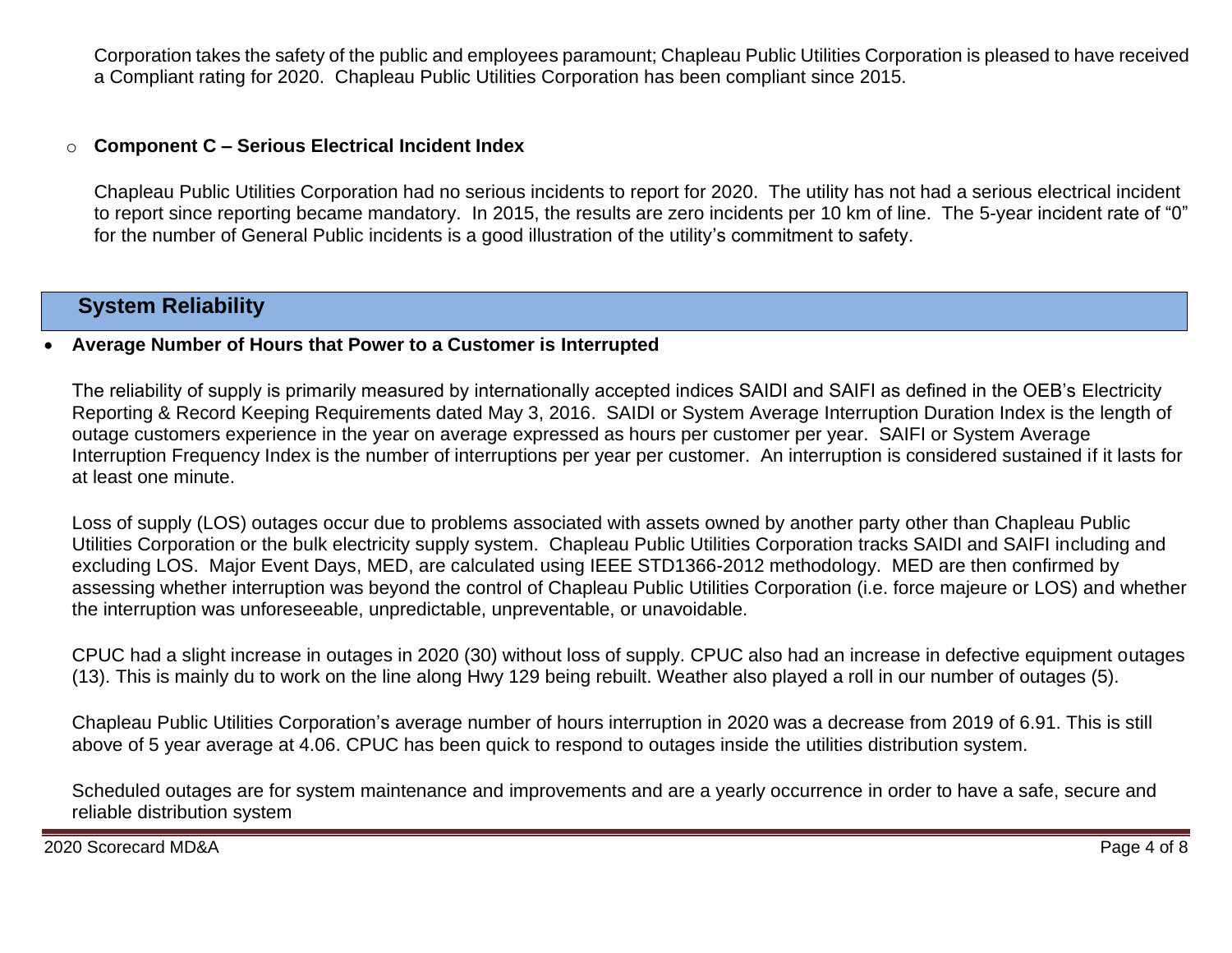### • **Average Number of Times that Power to a Customer is Interrupted**

Chapleau Public Utilities Corporation's average number of times power was interrupted (2.33) has decreased by almost a third of 2019 (2.56). This can again be attributed to the ongoing annual maintenance to the distribution system.

Chapleau Public Utilities Corporation will continue to monitor its assets with deficiency patrols along with infra scans of the entire Distribution System along with the substation.

CPUC has begun a program of placing animal guards on Tx bushings & switches to eliminate any animal contact outages. Also, CPUC is replacing porcelain switches with polymer to eliminate outage because of failures in the glass insulation.

## **Asset Management**

.

#### • **Distribution System Plan Implementation Progress**

Chapleau Public Utilities Corporation's Distribution System Plan was approved in June 2019. Implementation of the Distribution Plan started in 2019 working on like-for-like system renewal at an accelerated pace to address the continuing aging distribution system. The forecast plan is the required system renewal plan appropriately asset replacements while maintaining Chapleau Public Utilities Corporation's reliable, safe, and secure service.

The planning horizon for this Distribution System Plan covers ten years with a five-year historical period of 2014 to 2018, where 2018 is the Bridge Year, and a five-year forecast period of 2019 to 2023, where 2019 is the test year.

For the 2020 scorecard, our Distribution System Plan for 2019 to 2023 has started. The Distribution System Plan outlines Chapleau Public Utilities Corporation's forecasted capital expenditures over the next 5 years, required to maintain and expand the distributor's electricity system to serve its current and future customers. The forecast plan is the required system renewal to plan appropriately asset replacements while maintaining Chapleau Public Utilities Corporation's reliable, safe, and secure service.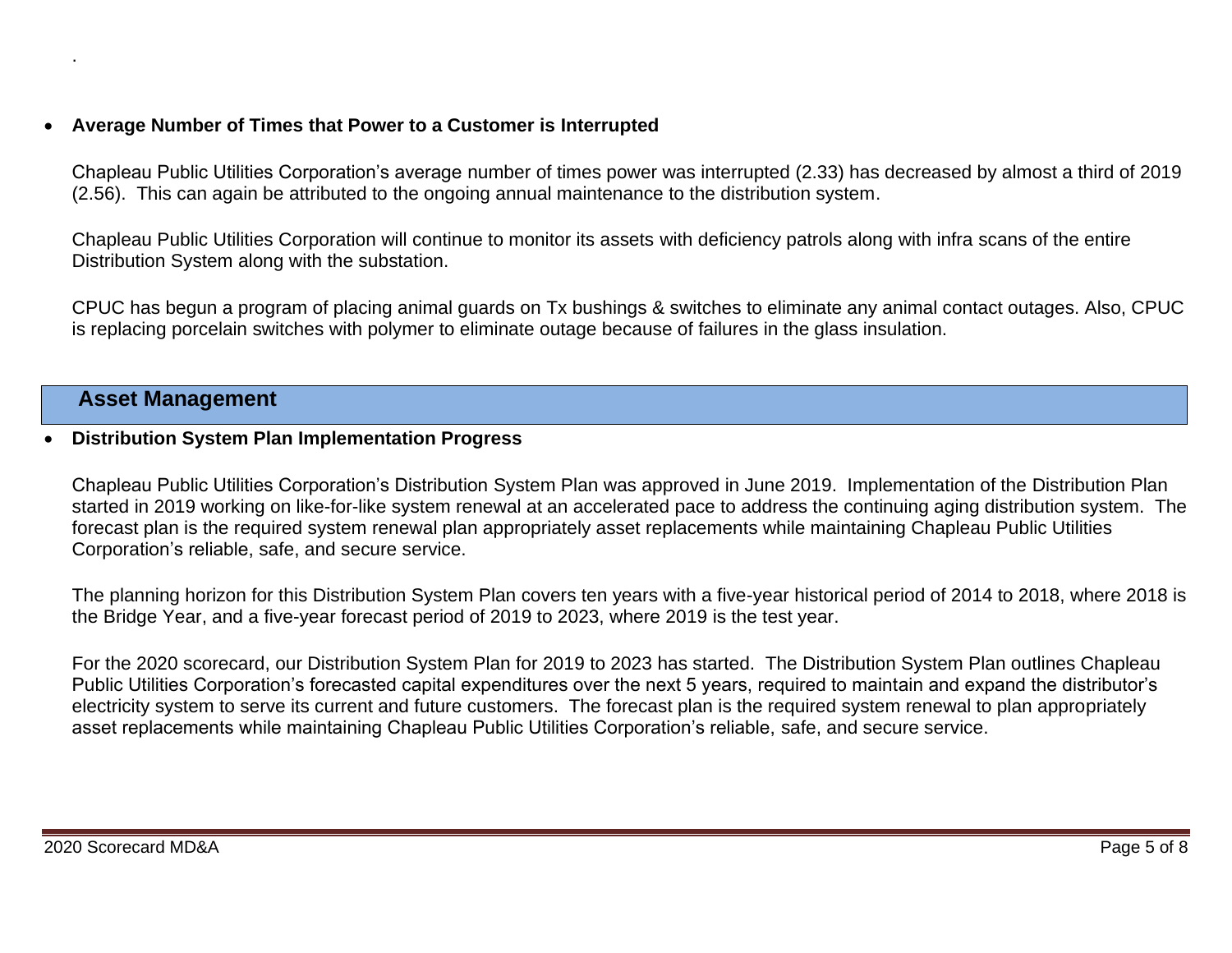## **Cost Control**

#### • **Efficiency Assessment**

Electricity distributors are evaluated by the Pacific Economic Group LLC ("PEG") on behalf of the OEB to produce a single efficiency ranking. The ranking is based on a total cost approach taking into account the amount spent on capital and infrastructure reinvestments and the amount spent on operations, maintenance and administration. The LDC's are divided into five groups based on the magnitude of the difference between their respective individual, actual and predicted costs.

In 2020, Chapleau Public Utilities Corporation is again Group 4. A group 4 distributor is defined as having actual costs in excess of 10% to 25% above predicted costs. The group 4 rating was anticipated because of the investment in our distribution station and distribution system. Chapleau Public Utilities Corporation has experienced an increase in its total cost required to deliver quality and reliability services to its customers. Chapleau Public Utilities Corporation will continue working pro-actively with replacing assets and work towards improving its ranking to a more efficient group.

CPUC has been a member of the NEDBC buying group. This is a group of utilities that set contracts with suppliers in order to get the best price on pole line hardware as well as poles, Tx, wire and more. This has greatly decreased the cost of material for the small utilities like CPUC.

#### • **Total Cost per Customer**

Total cost per customer is calculated as the sum of Chapleau Public Utilities Corporation's capital and operating costs and dividing this cost figure by the total number of customers that we serve. Managing costs is a responsibility taken seriously at Chapleau Public Utilities Corporation. The levels of spending are measured and prudently controlled so that customer rates are minimally affected. Similar to most distributors in the province, Chapleau Public Utilities Corporation has experienced increases in its total costs required to deliver quality and reliability service to customers. Chapleau Public Utilities Corporation has managed to keep its costs reasonable despite having to deliver a provincial wide program such as Time of Use metering (Smart Meters), growth in wages and benefit costs, investment in new information system technology and the renewal of the distribution system.

### • **Total Cost per Km of Line**

This measure uses the same total cost as used in the cost per customer calculation above. Total cost is divided by the kilometer of line in Chapleau Public Utilities Corporation's service territory.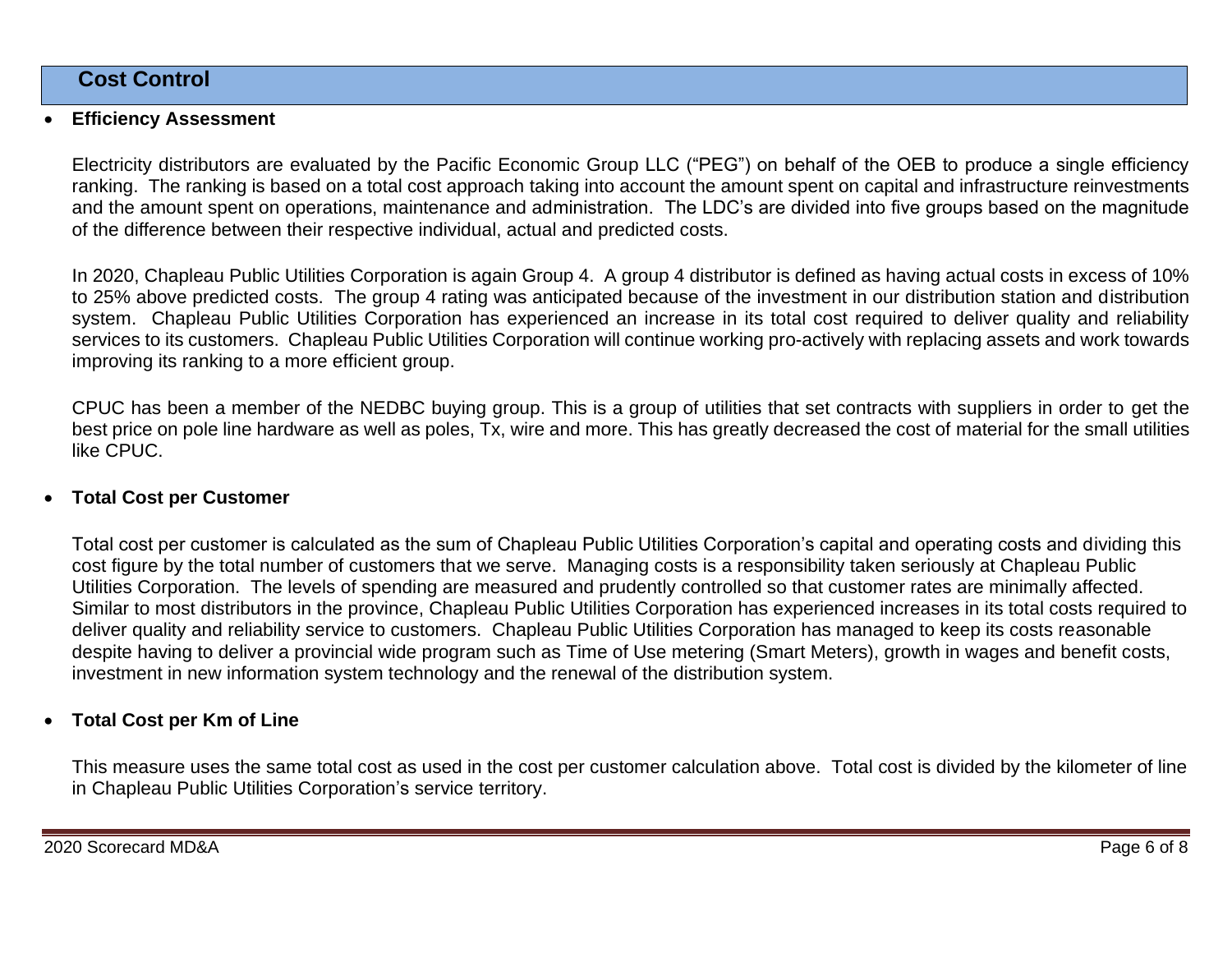CPUC has a minimal decrease in cost per KM of line. CPUC is still reporting the KM of line the same as year 2019, therefore 2020 has little change.

## **Conservation & Demand Management**

• **Net Cumulative Energy Savings** 

Chapleau Public Utilities Corporation with the continued help of our program administrator has reached 85% of target savings.

This percentage of target would not have been achieved without the interest of all Chapleau Public Utilities Corporation's residential, small business and commercial customers taking the initiative to follow through with the programs being offered.

## **Connection of Renewable Generation**

#### • **Renewable Generation Connection Impact Assessments Completed on Time**

Chapleau Public Utilities Corporation is and has been constrained to accept any renewable generation on its distribution system. This is something that is beyond our control because of Hydro One transmission constraints.

#### • **New Micro-embedded Generation Facilities Connected On Time**

MicroFit applicants are those customers applying to generate electricity at a level less than or equal to 10 kW of electricity. Chapleau PUC has not connected any renewable generation.

Chapleau PUC has no Micro Fit generation connections because of Hydro One's transmission constraints.

## **Financial Ratios**

#### • **Liquidity: Current Ratio (Current Assets/Current Liabilities)**

As an indicator of financial health, a current ratio that is greater than 1 is considered good as it indicates that the company can pay its short-term debts and financial obligations. Chapleau Public Utilities Corporation's current ratio went from 2.90 in 2018 to 3.04 in 2019, still showing the company in a strong healthy financial position.